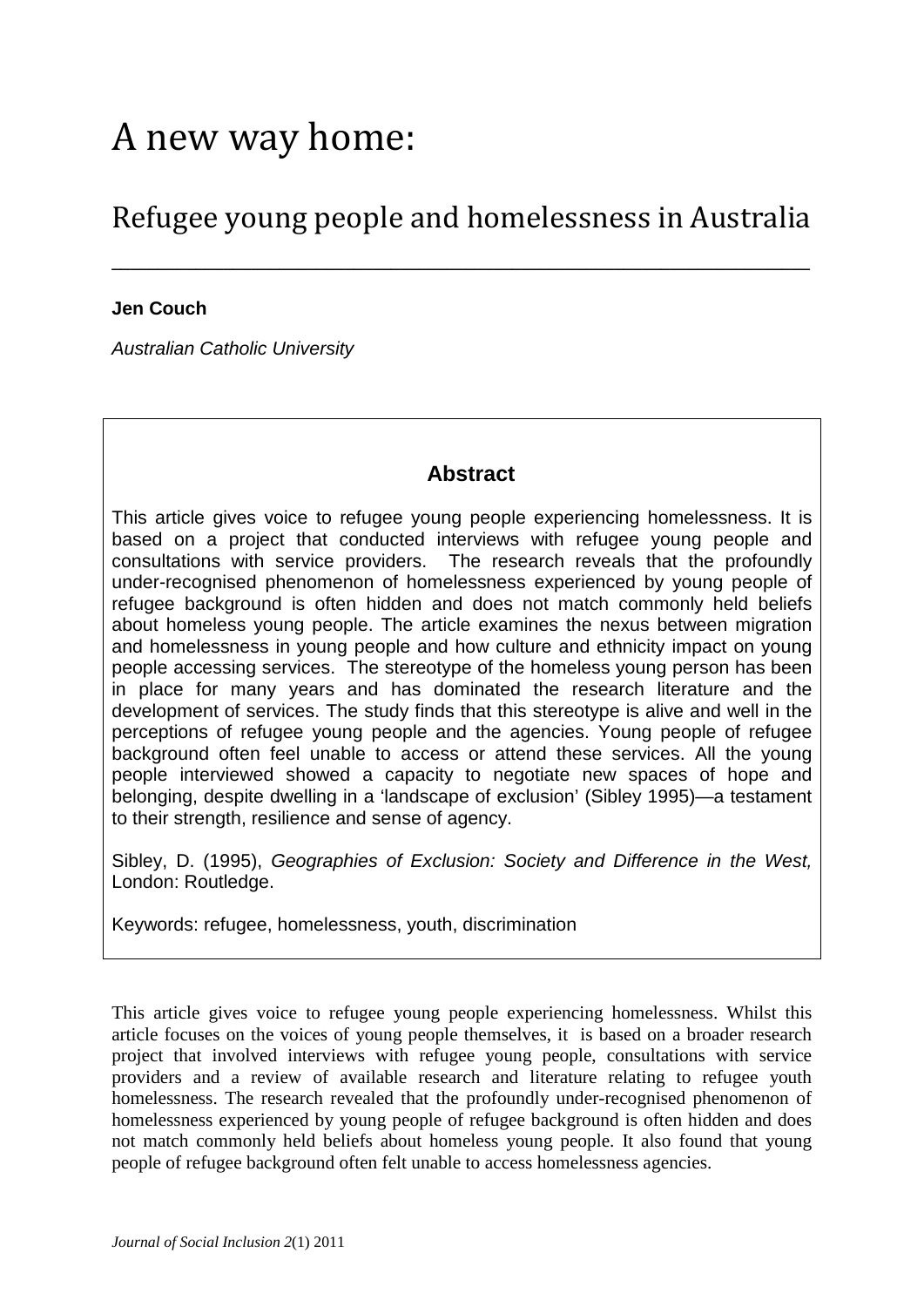## **Literature Review**

This cultural definition of homelessness has not only assisted academics to guide the translations of the various and complex dimensions of homelessness, but has also presented an adequate method of quantifying the number of people who are identified as being homeless in Australia as displayed in Chamberlain and Mackenzie's 2001 national homeless census (2003) and again in 2006 (2008). By contrast, Chamberlain and Mackenzie's reported statistics are consistent with the figures put forward by the Australian Institute of Health and Welfare on the Supported Accommodation Assistance Program Data Collection (2008) which, although only taking into account homeless people who use SAAP funded services, provides the welfare sector with another tool to estimate the homeless population and validates Chamberlain and Mackenzie's (2008) findings. Statistics such as these have been proactive in inciting the growing trend in the research and discussion surrounding the issues of homelessness. The increase of discussion has signified two things: one, that there is no denying that Australia is experiencing a growing homeless problem; and two, that there is a requirement of understanding the spectrum of homelessness. As a result there has been extensive qualitative and quantitative research into Australia's homeless population over the last decade with the purpose of understanding the extent of the nature of homelessness.

On any given night in Australia, an average of 104,000 Australians are identified as being homeless (Chamberlain & Mackenzie, 1992) and recent data indicates that young people under 25 are in the majority (Australian Institute of Health and Welfare, 2010). Chamberlain and Mackenzie (ibid) have developed a three tier definition of homelessness:

*Primary homelessness:* Someone who is without acceptable accommodation, and has taken to 'sleeping rough', a term that denotes living on the street;

*Secondary homelessness:* Those who couch surf, temporarily staying with relatives or friends, in emergency accommodation or refuges;

*Tertiary homelessness:* Residents of private boarding houses who do not live within minimal housing standards (often sharing a communal bathroom or kitchen), without a fixed tenure.

There is limited research relating to homelessness experienced by refugee young people. In fact, the majority of literature demonstrates that whilst there has been much written on the subject of homelessness, there has been an over-representation of the experience of homeless men, with women's experiences not being captured (Austerberry & Watson, 1986; Sharam, 2008), and the experiences of refugee young people being virtually invisible. The available literature recognises that the experiences of homeless refugee young people are similar to those of the broader population of homeless youth, but that refugee young people are at significant disadvantage. Their lives are further disrupted by issues relating to their refugee experience, re-settlement, lack of education as well as serious challenges to their adolescent development (Coventry, Guerra, Mackenzie & Pinkey, 2002; Ransley & Drummond, 2001; Refugee Young people and Housing Issues Working Group, 2002; Wallace, 1990).

In the year 2000, a total of 2067 young people entered Australia under the Humanitarian Program, indicating a rise of refugee young people arriving in Australia since 1991 (Coventry et al., 2002). The Centre for Multicultural Youth (2009) has since reported that in 2008/09, 66 per cent of Humanitarian Program arrivals to Australia have been under the age of 30 years. It is noted that this group of young people commonly enter Australia alone or with very little family or social networks and without certain accommodation (Refugee Young People and Housing Issues Working Group, 2002).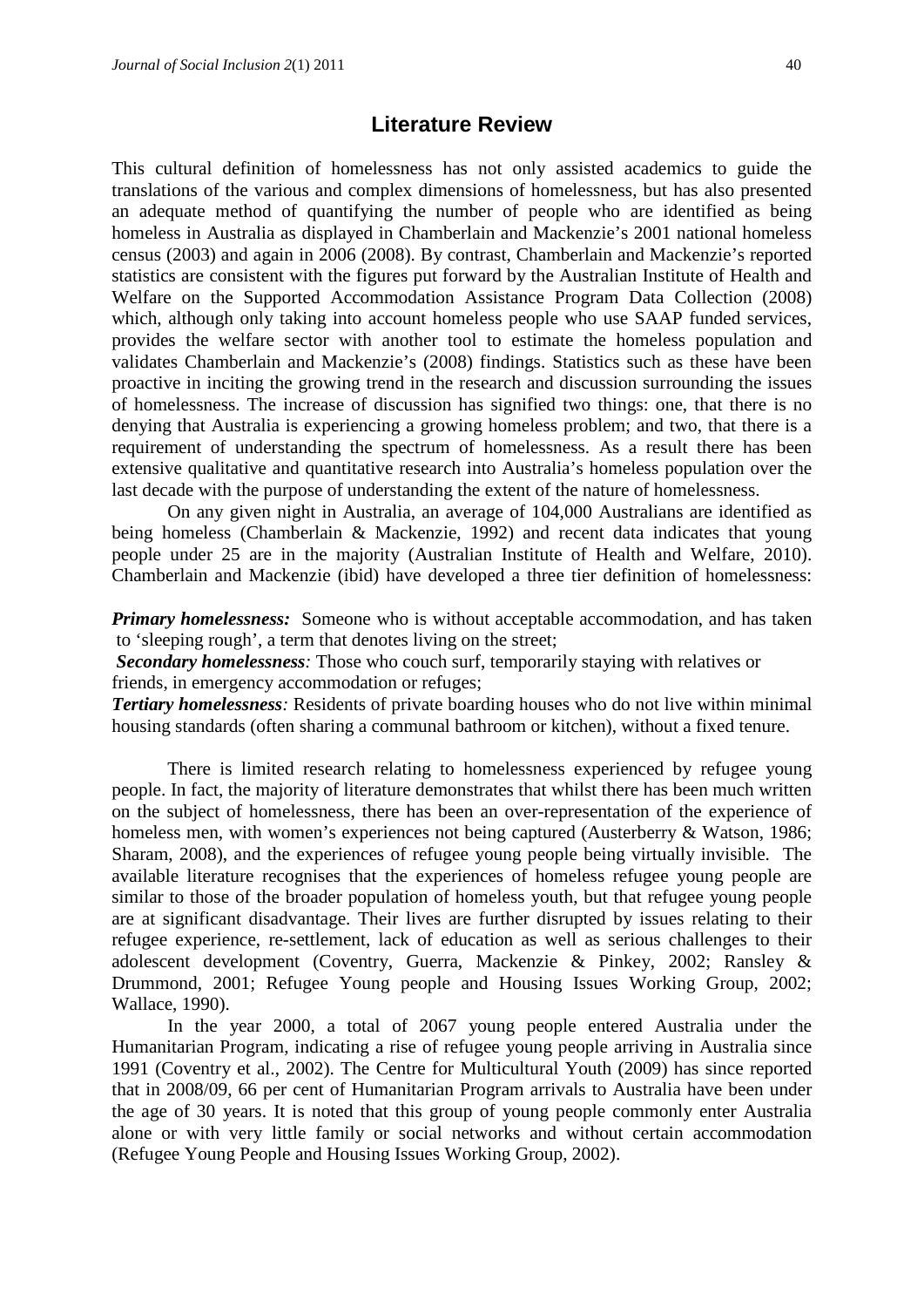Additional disadvantages that exacerbate refugee young people's vulnerability to homelessness include social isolation, economic hardship, racism and discrimination by real estate agents and employers, language barriers and cultural ignorance, family breakdown and poor mental health due to traumatic refugee experiences.

Despite limited data and information it has been estimated that between 500 and 800 refugee young people are homeless Australia wide, making the risk of homelessness for refugee young people six to ten times higher than Australian youth (Mackenzie cited in Coventry et al., 2002). It should be noted however, that these estimates are now over ten years old and given the significant numbers of young people who have entered Australian in this time, one can presume this estimate would now be much higher.

#### **Housing**

The experience of homelessness does not begin in Australia for a refugee young person. Many have been homeless in their country of origin (ASeTTS, 2008) and in Australia experience overcrowding in small properties (Ransley & Drummond, 2001; ASeTTS, 2008). Less than 10 per cent of refugee people successfully access public housing in the first 18 months of resettlement (Campbell cited in Coventry et al. 2002, p.51). According to the literature available housing options are frequently culturally inappropriate for a refugee young person (Coventry et al., 2002; Olliff, 2009) and many services working with refugee young people lack workers trained to work effectively with their circumstances and needs. (Hartley, 1990; Victorian Homeless Strategy, Ministerial Advisory Committee, 2001). Due to a lack of familiarity with services many refugee young people do not access emergency, transitional and public housing (Ransley & Drummond, 2001; Refugee Young People and Housing Issues Working Group, 2002). In the same way refugee young people are also vulnerable to misinformation about social services and support networks (Ransley & Drummond, 2001) leading to the under-representation of refugee young people in mainstream and culturally specific housing support services (Francis & Cornfoot, 2007). Private rental is almost unattainable for refugee young people due to a lack of rental history, the lack of or a bad credit history (Victorian Homeless Strategy, Ministerial Advisory Committee, 2001; Francis & Cornfoot, 2007) and the lack of finances for a bond, rent in advance and moving costs (Coventry et al., 2002). While there is assistance available for this purpose, many refugee young people are unaware or suspicious of these services. Another barrier to accessing the private rental market is racial discrimination by real estate agents and landlords (Kelly, 2004; Foley & Beer, 2003; Coventry et al., 2002).

Many homeless refugee young people find couch surfing their only housing option (ASeTTS, 2008; Kelly, 2004). The Centre for Multicultural Youth (2010) and Beer and Foley (2003) reported that young people do not define their situation as being homeless when they move around sleeping between friends or families' homes.

#### **Employment and Education**

Refugees have the lowest labour force participation rate among all immigrant groups due to a lack of formally recognised qualifications and work experience (Ransley & Drummond, 2000), English language difficulties, poor levels of literacy in their first language, traumatic refugee experiences, disruption to their education and training, the different education system in Australia and a lack of confidence participating in the mainstream school settings (Ransley & Drummond, 2000 and ASeTTS, 2008, Sharmin Zaman & Degagu, 2002). It was also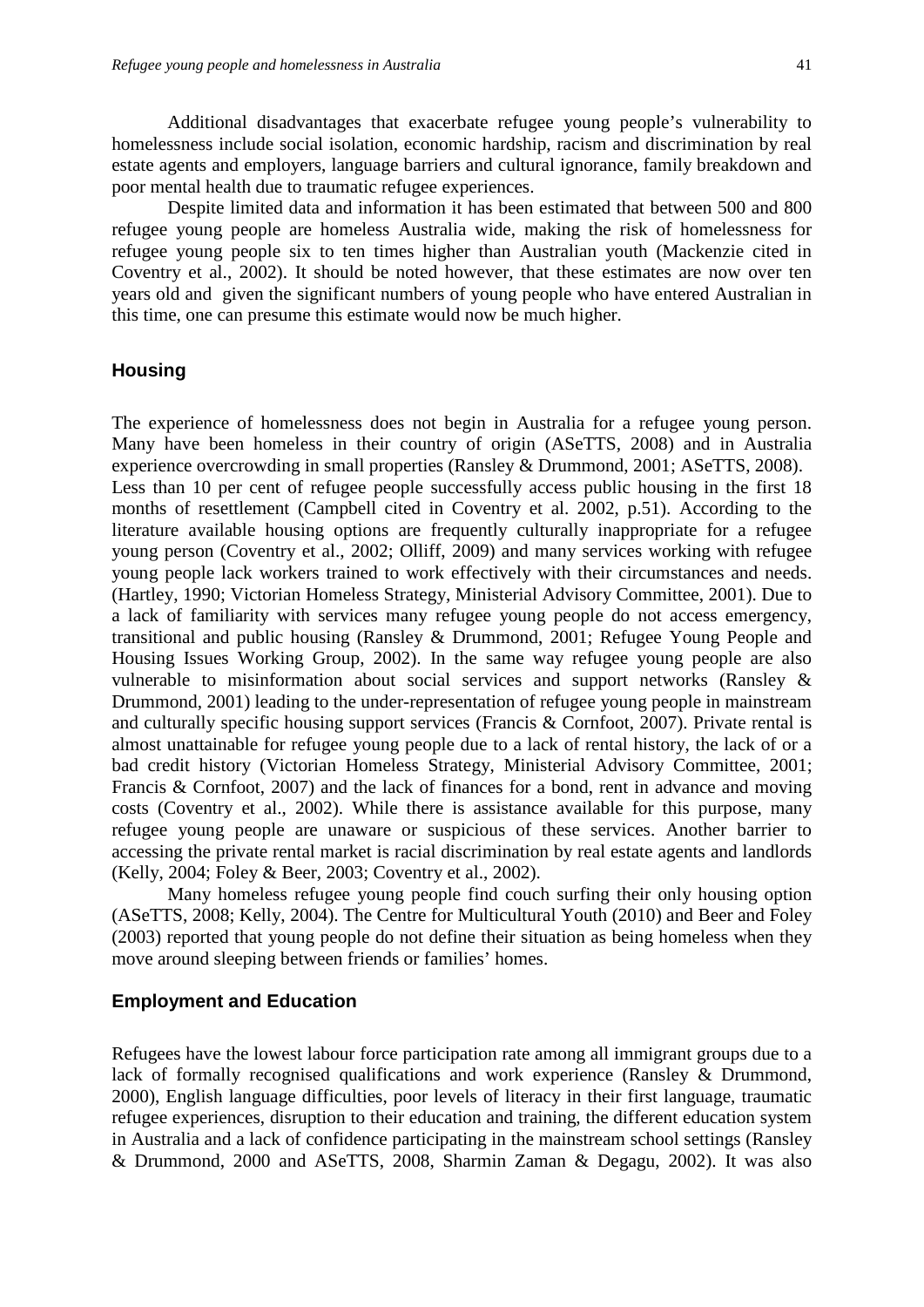reported that refugee young people do not receive adequate assistance to get work placements or training and are discriminated against by employers (Olliff, 2009).

Refugee young people's employment prospects are further impeded by the decrease in entry-level positions and apprenticeship opportunities for young people in the workforce generally (Ransley & Drummond, 2000). Those refugee young people who do secure employment are often employed in casual jobs and financially vulnerable as a consequence (ASeTTS, 2008). These difficulties in gaining suitable employment and ultimately a reasonable income contribute significantly to refugee young people's vulnerability to homelessness (Sharmin Zaman & Degagu, 2002).

#### **Income**

Financial difficulties and insufficient available income lead refugee young people to be vulnerable to personal and car loans or hire purchases with high interest rates which often leads to large amounts of debt (Francis & Cornfoot, 2007; ASeTTS 2008). Due to the high repayments, young people regularly fall into rent arrears, a situation that leads to eviction and ultimately to homelessness. Personal loans and fines make it impossible to clear a bad credit history, creating a further barrier to accessing the private rental market (ASeTTS, 2008).

Many refugee young people are expected to send money to relatives in refugee camps overseas or to support family members unable to receive social benefits in Australia while struggling to pay their own rent, bills and other expenses on a Centrelink allowance (Coventry et al., 2002; Ransley & Drummond, 2001).

## **Physical and mental health**

Refugee young people have often experienced situations and conditions which have led to intense psychological distress such as imprisonment, torture, the witnessing of murder, separation from family members, sexual and physical assault and the deprivation of human rights. While many young people experience mental health problems during an experience of homelessness this is intensified for refugee young people by these past events in their lives (Ransley & Drummond, 2001; Coventry et al., 2002). Refugee young people face the burden of these traumas at a vulnerable stage of adolescent development while simultaneously resettling in a new country (Coventry et al., 2002). Added to this, the experience of homelessness such as sleeping rough may bring back past experiences of being in a refugee camp or fleeing from war and lead to further depression and anxiety (ASeTTS, 2008).

An overwhelming amount of the literature reviewed identified poor mental health as a major contributor to young refugee homelessness. (ASeTTS, 2008; Ransley & Drummond, 2000; Sharmin Zaman & Degagu, 2002). In addition past experiences of sexual and physical abuse are a significant issue, particularly for women (ASeTTS, 2008; Dunbar, 1994; Coventry et al., 2002; Sharmin Zaman & Degagu, 2002). Physical and sexual abuse postresettlement has also been noted within the context of family breakdown or conflict (Sharmin Zaman & Degagu, 2002).

Also noted was the greater likelihood that this group of young people suffered from poor physical health. Conversely the use of illicit drugs among refugee young people was reported to be lower than in the broader population cohort (Coventry et al., 2002).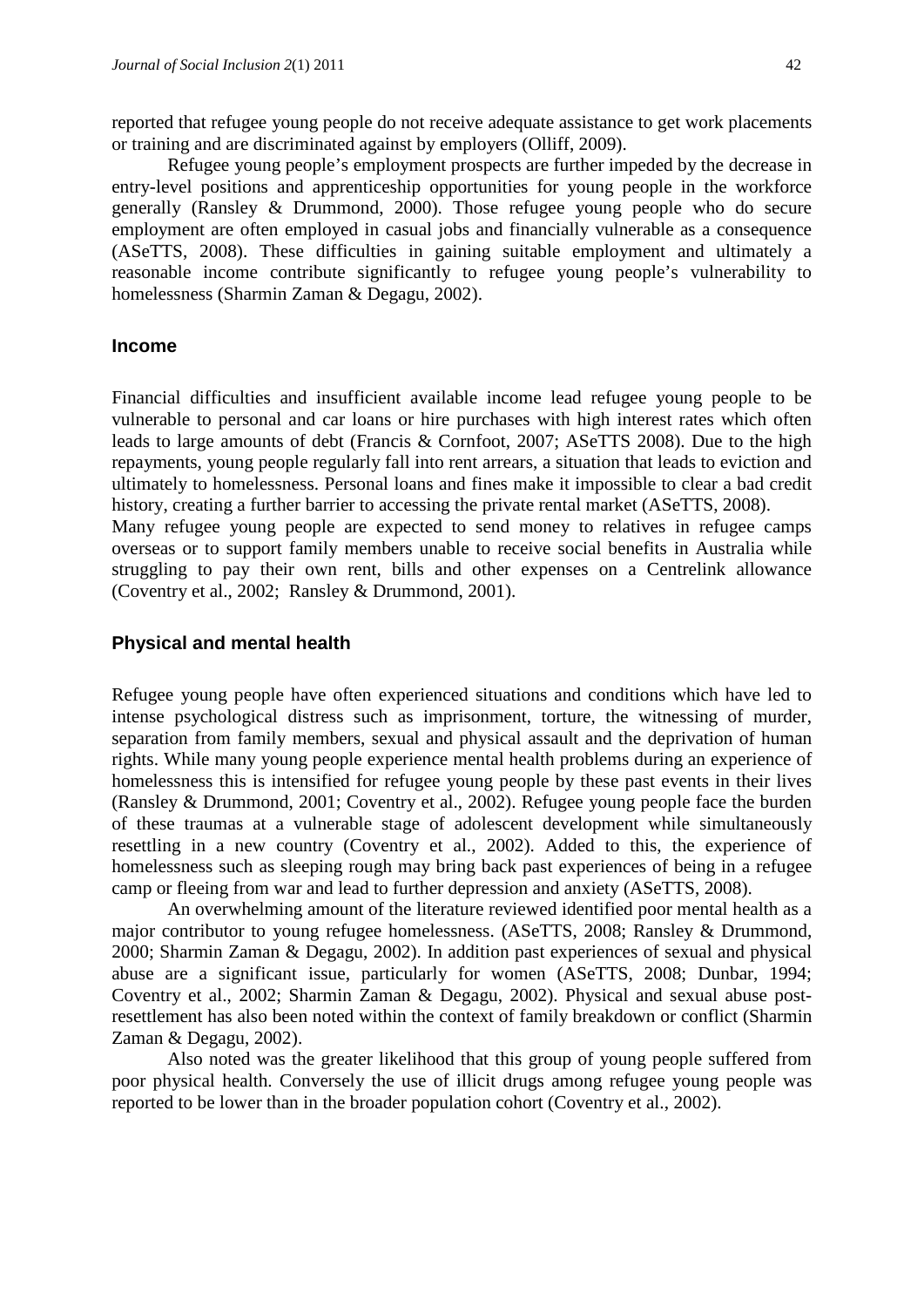#### **Family Conflict or Breakdown**

Family conflict or breakdown is identified as a common cause of refugee youth homelessness, particularly for accompanied young people who have resettled with their family or extended families (Stamenitis cited in Sharmin Zaman & Degagu, 2002 and ASeTTS, 2008). Reasons for family conflict include cultural dislocation, intergenerational conflict, overcrowding, the remarriage of a parent, financial stress, an increase in family responsibility for the young person as well as a drug or alcohol addiction within the family (ASeTTS, 2008; Kelly, 2004; Refugee Young people and Housing Issues Working Group, 2002; Sharmin Zaman & Degagu, 2002). Parents sometimes see their child's acquisition of the English language, western fashion or a new social life as an abandonment of traditional cultural beliefs and values leading to stress and conflict (Coventry et al., 2002).

Refugee young people often have additional family responsibilities. Many support their families by interpreting information relating to housing, income and employment issues and often need to accompany parents to appointments, impinging on the young person's time, social life and studies which can result in conflict (ASeTTS, 2008). Many other refugee young people enter Australia as unaccompanied minors and arrive in Australia without any family or extended family. With an absence of family support, these refugee young people are likely to be further disadvantaged and susceptible to homelessness (Coventry et al., 2002).

## **Gender**

This lack of service access is further explored in relation to gender. It is noted that young women in particular are unlikely to initiate contact with mainstream services without advocacy and this may account for the under-representation of female refugee young people in the social security system (Gregory, 1993, cited in Ransley & Drummond, 2001). Although gender is rarely a topic of discussion in literature, Coventry et al. (2002) have noted the increase of young women in the Humanitarian program. It is argued that the increasing isolation of these women is contributing to the risk of depression and mental health problems (Ransley & Drummond 2001; Sharmin Zaman & Degagu, 2002).

It is also noted that refugee young women need culturally sensitive support and information particularly in relation to early pregnancy, prenatal care, sexual violence, sexually transmitted disease and female genital mutilation. (Coventry et al., 2002). In addition Dunbar (1994) has suggested that as a result of the gendered vulnerabilities of refugees there is a need for further research to be conducted on the experiences and needs of refugee women in particular in relation to appropriate housing.

In summary, this review has drawn upon the body of available knowledge in relation to homelessness experienced by refugee young people. This literature is limited and outdated but the circumstances of refugee young people warrant further and contemporary research into the issues outlined here.

## **At the Heart of the Story**

#### **Young Refugees speak about Homelessness**

Using a participatory research framework, this study aimed to provide a forum through which homeless refugee young people could share their stories in order to inform service provision. The data for this article was collected in 2010 as part of a joint research project between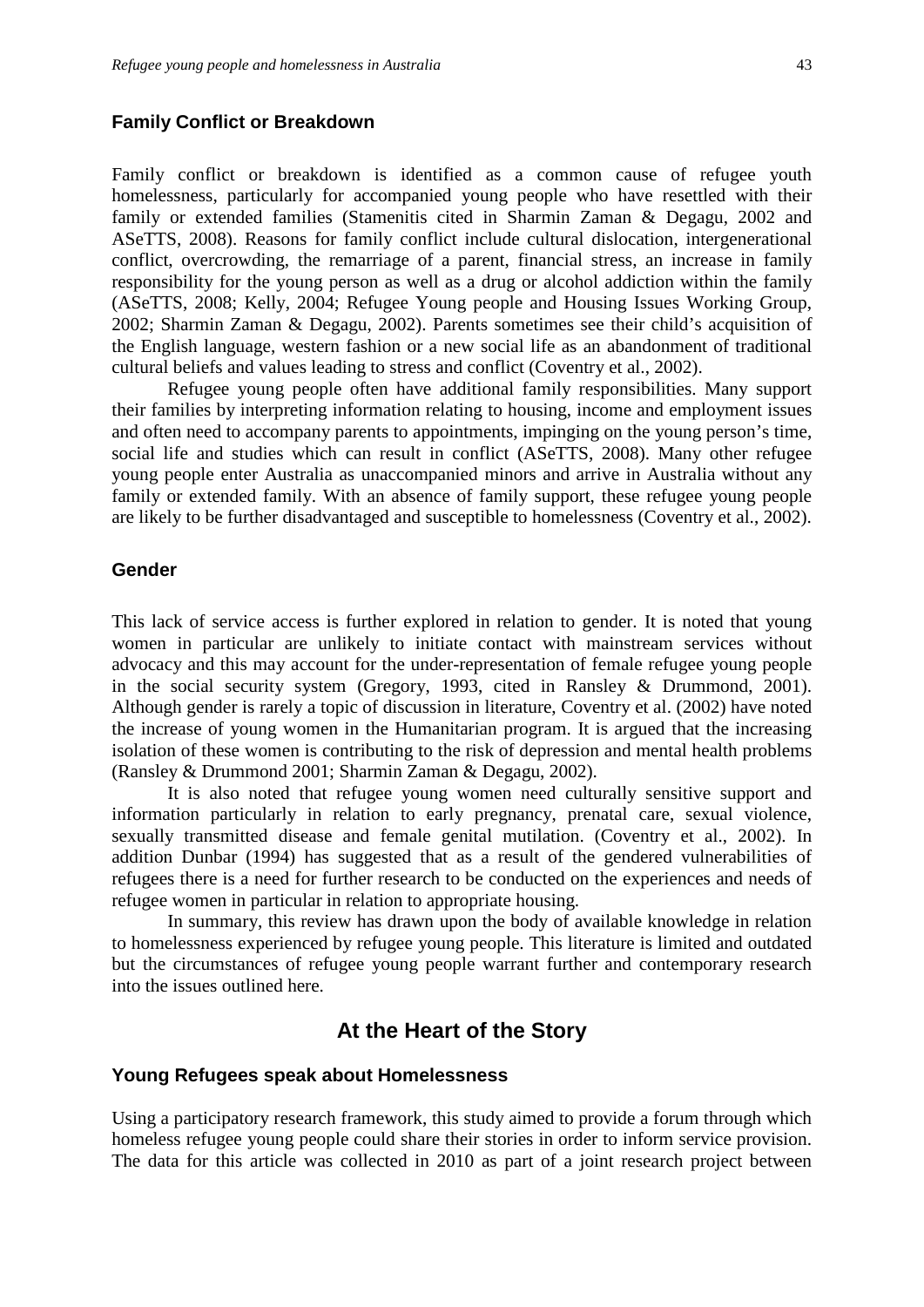Australian Catholic University and the Centre for Multicultural Youth. Ethics clearance was obtained through the university.

The theoretical and methodological underpinnings of the research are derived from critical social theory (CST), intersectionality theory and narrative inquiry. From a critical perspective, knowledge is grounded in politics with the insistence that social phenomena be related to the historical whole, and to the structural context in which they are situated (Lather, 1991). Closely linked to, and compatible with, CST is intersectionality theory. Although the term was first articulated by Crenshaw in the 1990s, black feminist scholar, Patricia Hill Collins (1991) had previously written about the interlocking "matrices of domination" to describe the multiple and intersecting inequalities, derived from race, gender, class, and ability, that shape the lives of women (Crenshaw, 2000, para. 8). An intersectional analysis directs attention away from an exclusive focus on individual stories and experiences, to consideration of larger systemic and structural inequalities. By locating the issue of homelessness within a political and social context, critical theory can provide a practical and relevant framework for understanding the lived experiences of young people whilst simultaneously seeking strategies to challenge oppressive circumstances in their lives. Although narrative inquiry embraces many theoretical approaches, several assumptions are shared. One of these is a consensus as to the pervasive nature of stories and storytelling. Humans are storytelling beings who, individually and socially, lead storied lives. While narratives may take many forms, they generally consist of stories that include a chronological ordering of events and an effort to bring coherence to those events. Van Maanen (1988) spoke about "critical tales," or the use of narrative approaches within a critical framework. The interest in such tales is to shed light on larger social, political, symbolic, or economic issues. Thus, in telling stories about their experiences young people communicate not only their perceptions about what happened to them, but also the social, economic, and political meanings of those events.

This research was motivated by a strong commitment to exploring as fully as possible the experiences of refugee young people who have experienced homelessness. In order to spend sufficient time in building strong and trusting relationships with the research participants, a decision was made at the outset to limit the sample size. Each interview was separated by intervals of weeks or months, depending on the availability and readiness of the participants. Young people were recruited through reliable community and academic contacts who had well-established and trusting relationships with the young people. This was made possible by the researcher's long experience of working in the refugee and homelessness sectors. Information about the study was provided to potential participants by community members and workers. Young people who expressed interest contacted the researchers either by phone or e-mail at which time the study was described in more detail.

Because not all young people who have experienced homelessness have been associated with community organizations, the researcher also advertised the study in places young people frequent, such as local shopping strips and markets and community centers. All participants were given the choice of being interviewed alone or in a small group. The rationale for this option was the potential power of group interviews to provide a context in which individuals are able to analyse the struggles they have encountered and challenges they have faced, to simultaneously begin to collectivise their experiences, and develop a sense of empowerment as they began to see the possibilities for change. It was then the task of the researcher to analyse these references systematically within an "overall narrative frame" (Borland, 1991, p. 63). Conversations with young people were held several times during 2010 at local cafes, in a park, at emergency accommodation services and at friends' houses.

During face-to-face dialogic interviews, the researcher examined the various ways that homelessness is defined, experienced, and reproduced over time in different social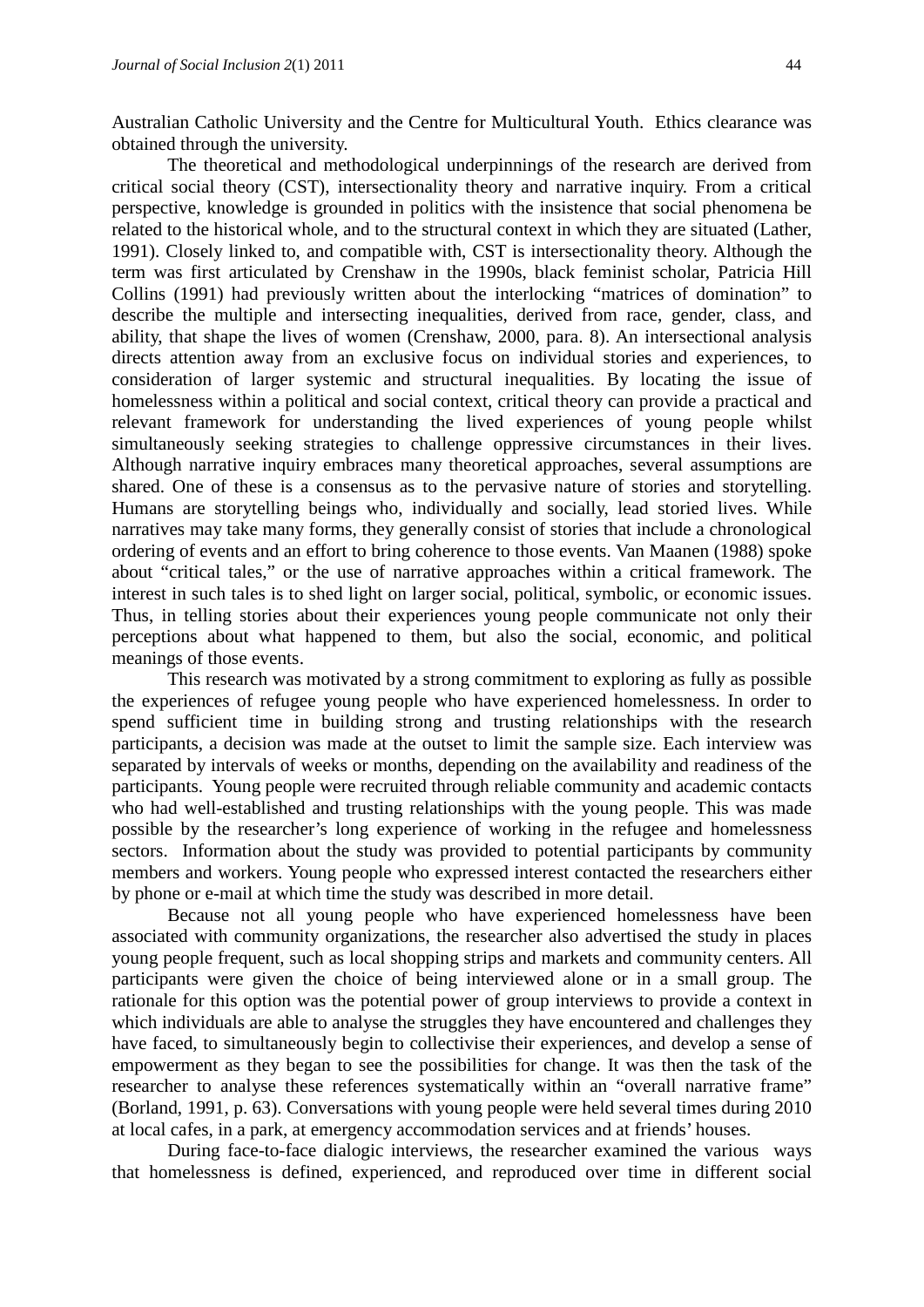contexts, and how, in turn, these experiences affect young people who are refugees. Consistent with the theoretical assumptions, one research goal is the development of knowledge in ways that have potential for emancipation and empowerment. A central aspect of the study design was, therefore, the use of dialogic and reflective techniques in which respondents became actively involved in the construction and validation of meaning (Maguire, 1987). An interview guide was used flexibly, with probes to encourage dialogue, critical reflection, and elaboration of responses.

Narrative interviewing requires an open-ended structure that allows the participants to direct the flow and focus of the conversation. While the researcher established the context for the interview, offering overall direction and providing affirming feedback, the participants took the lead, making associations among concepts as they understood these. Interviews were transcribed verbatim and analysed using techniques appropriate to the analysis of narrative data. While content and semantic analyses were drawn on to some extent (Becker, Beyene & Ken, 2000), the main analytical technique was narrative analysis. This process involves breaking the narrative down into idea units in the interview transcript, which are numerically coded. Common themes were then determined from these units and collated. The product of the analysis is a "core narrative" (Garro, 2003) and accompanying themes.

The information presented in this section was provided by homeless refugee young people aged between 19 and 25 years, comprising five females and four males. These young people were homeless for between a few months and two years. At the time of interviews, some young people were 'couch surfing', two in emergency accommodation and others 'sleeping rough'. I also interviewed four young people who had transitioned out of homelessness. The young people interviewed originated from Sudan, Ethiopia, the Congo, and Liberia, Burma and Afghanistan.

The initial methodological challenge faced in this study was involving refugee young people in the research process. Many homeless refugee young people are somewhat invisible, not only in their new resettlement communities, but also within their particular refugee communities. Frequently, refugee young people may be considered 'hard-to-reach', and it often may seem easier to consult with leaders of refugee communities. However, as Zea and colleagues (2003) pointed out, "'hard-to-reach' refers not as much to objective characteristics of the target population, but rather to researchers' distance from that population" (p. 287). The first people one usually meets when venturing into refugee communities are refugee men and non-refugee service providers. It is much more difficult to connect with the more marginalised members of the community—particularly homeless young people.

The most essential part of the research approach rested on demonstrating to the young people that I wanted to hear about their problems so that I could help them figure out how to solve them. The research illustrates several important considerations when initiating and conducting valid ethical research with refugee young people. It takes an *extensive time commitment* in order to develop *genuine relationships* that are based on a *commitment to contributing to the community*. This ultimately leads to building trust. Another important issue to consider involves ensuring that refugee young people feel comfortable with the idea and process of being interviewed and with their interviewers. It was important to explain the purpose of what we were doing, and most importantly, to structure data collection in ways that were congruent with young people's cultures. The researcher became aware of the complexity involved in conducting competent research that is truly inclusive of homeless refugee young people who often are marginalised and under-represented members of their communities. These various methodological considerations highlight not only the difficulty of ensuring that young people's voices are heard during data collection, but also the importance of guaranteeing that they have the opportunities to genuinely represent themselves.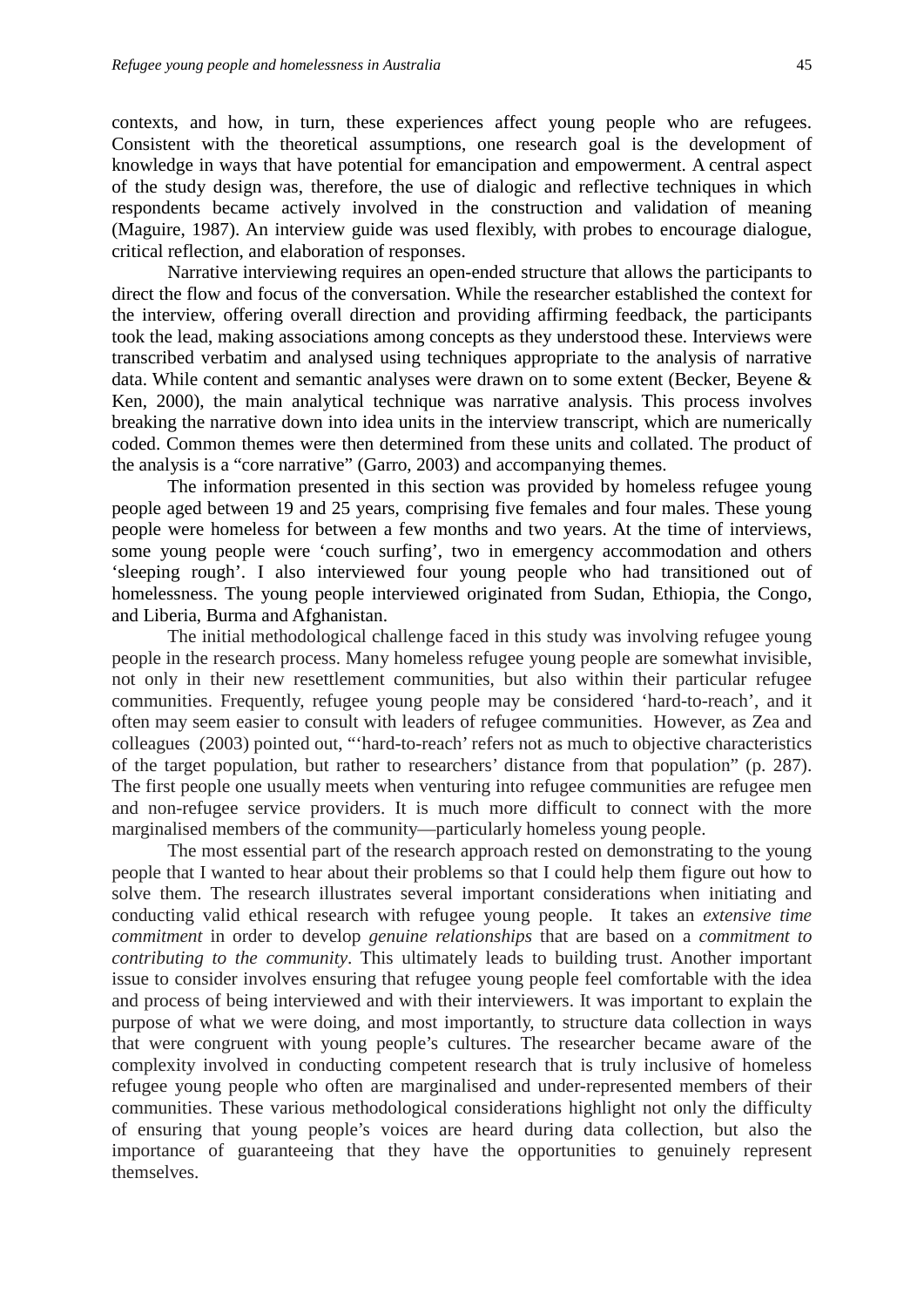What follows is a selection of key themes as identified by participating young people within these interviews

#### **Factors leading to homelessness**

The common causes for the young people to leave home were family conflict over parental rules or values, reconfigured families and overcrowding. Based on participants' descriptions of leaving home three could be classified as leaving voluntarily and six were asked to leave by their families.

*A year after we got here my dad started going crazy. I didn't know it at the time. Nobody really did. He would disappear for a few hours and that turned into a couple of days. And then he got fired from his job. I quit school. I got a job and started trying to take care of my brothers. And it didn't work. Lost the house. Started moving.*

*My parents developed problems. My mum was experiencing women's freedom in Australia and my dad felt he was losing his family and it shook the whole family up.*

The process of becoming homeless involved becoming increasingly alienated from the systems designed to support young people. Many struggled in school because of language difficulties, interrupted schooling and difficulties concentrating. Several identified as having learning difficulties, being alienated by peers and experiencing racism. They repeatedly described feelings of 'being different', of not belonging, of being outside and on the fringes. While they may not have had a clear picture of what they were excluded from, there was a strong perception that there was a larger community to which they didn't belong:

*Was school hard? It wasn't hard as much as it was just not being able to concentrate on anything. Like I knew what I had to do and I knew I can't do it and all that but I didn't see any point. Because of everything, yeah.*

*The teachers didn't know how to teach me. They just didn't understand how to teach me. I have learning problems and they didn't understand how to get around them no matter how many times I explained it.*

The impact of mental and emotional health on the experience of home and homelessness for these refugee young people was staggering and complex and beyond the scope of this report. However the interviews revealed how critical it is to acknowledge the devastating impact mental health problems have on young people resettling in Australia. Three of the young men interviewed are 'chronically homeless' and moving from place to place:

*I move all the time it is normal for me.* 

Another young man was beaten in the Sudan and suffered a head injury. He also moved from place to place, poverty and mental illness contributing to his insecurity:

*I live day to day. Some people have a plan. For me it is difficult because I do not know what will happen.*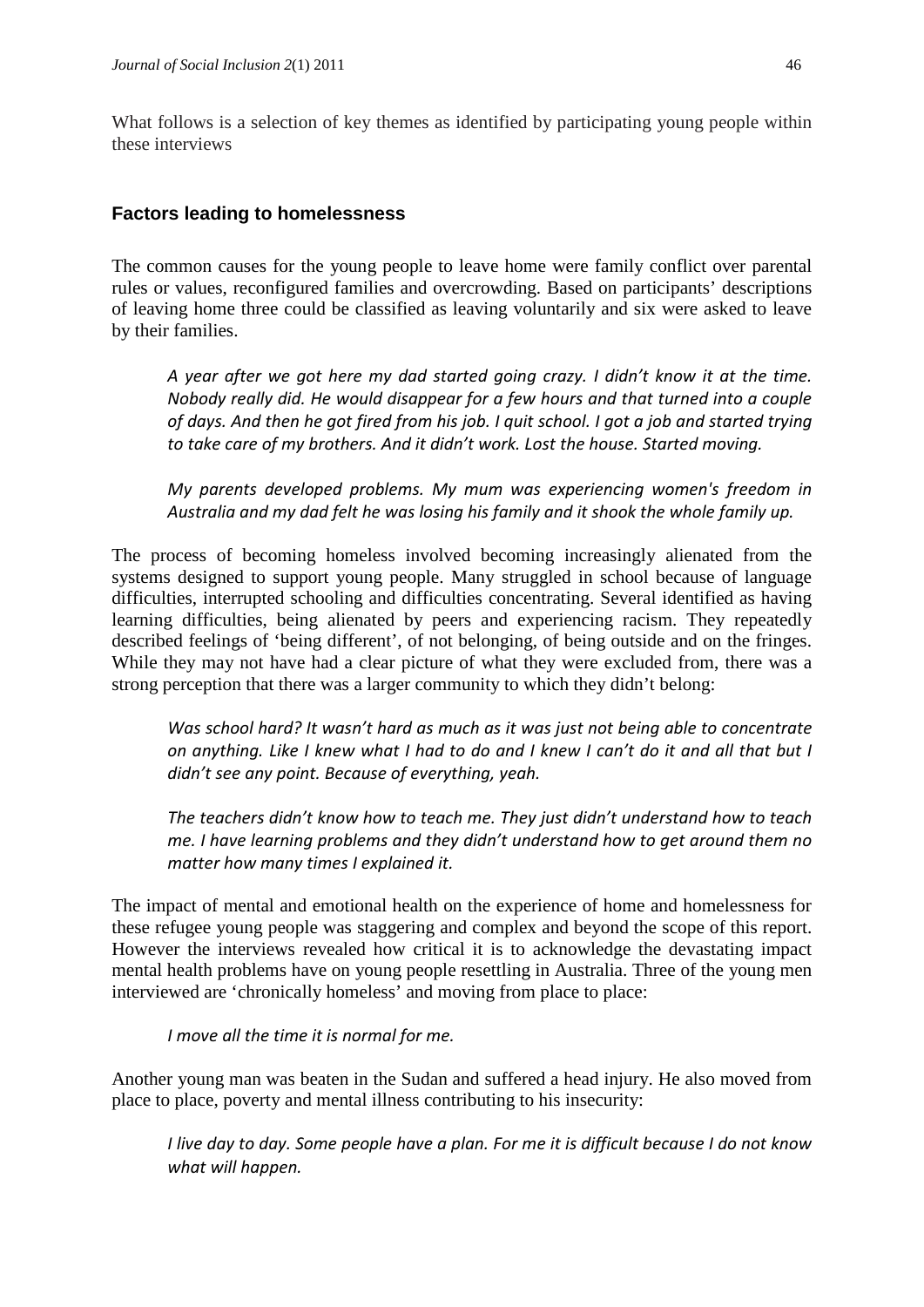A Somali young man lived in twelve places since his arrival in Australia five years earlier and at the time of the interview was living in a shelter in the city. He suffered from paranoia and during the interview illustrated his fear:

*You look like an immigration officer. How many questions do you have left?...Sometimes I can't smile because I don't feel well. I'm not going to change.*

All three young men were survivors of persecution and continually walk a fine line between being housed and living on the streets.

## **Being homeless**

All the young people were in a perpetual state of moving. Some daily, others weekly or monthly, all said that the instability of their housing arrangements put them at risk.

Most young people found shelter by couch surfing. It was common for all young people to at some stage move from one friend's house to another. Some tried to access youth refuges, but said they did not feel comfortable. They thought of themselves as different from other homeless young people. Several had not thought of approaching a refuge because they were afraid:

*I felt the most homeless in the refuge because I was with people who would use drugs and it felt dangerous.*

Some young people said they preferred to avoid refuges because they were too rigidly regulated and intrusive:

*Going to get help they force you to tell your story over and over again. It was horrible and does not make you feel welcome.*

*I looked after my whole family before I came to Australia. You can't take a kid like me and put him in a place where they are going to have rules galore because they are not going to stay. It needs to be a stable place. No one's going to mind having a place where they can come and eat and sleep and stuff like that but it can't be a place where you can't do anything.* 

Most of the participants did not want to live in accommodation where their daily activities were controlled. They wanted to live independently. Young people said they would have liked a facility with single-occupant rooms and common areas for cooking and leisure activities. Staff would be mentors and oversee the functioning of the facility and provide support to residents, respecting their autonomy and operating from a philosophy of empowerment.

Service providers who were perceived as not respecting the autonomy of young people were avoided unless absolutely necessary. Some young people chose to remain homeless instead of going into refuges in order to maintain their independence. All of the young people said they wanted to transition out of homelessness on their terms: maintaining autonomy was a critical issue for them.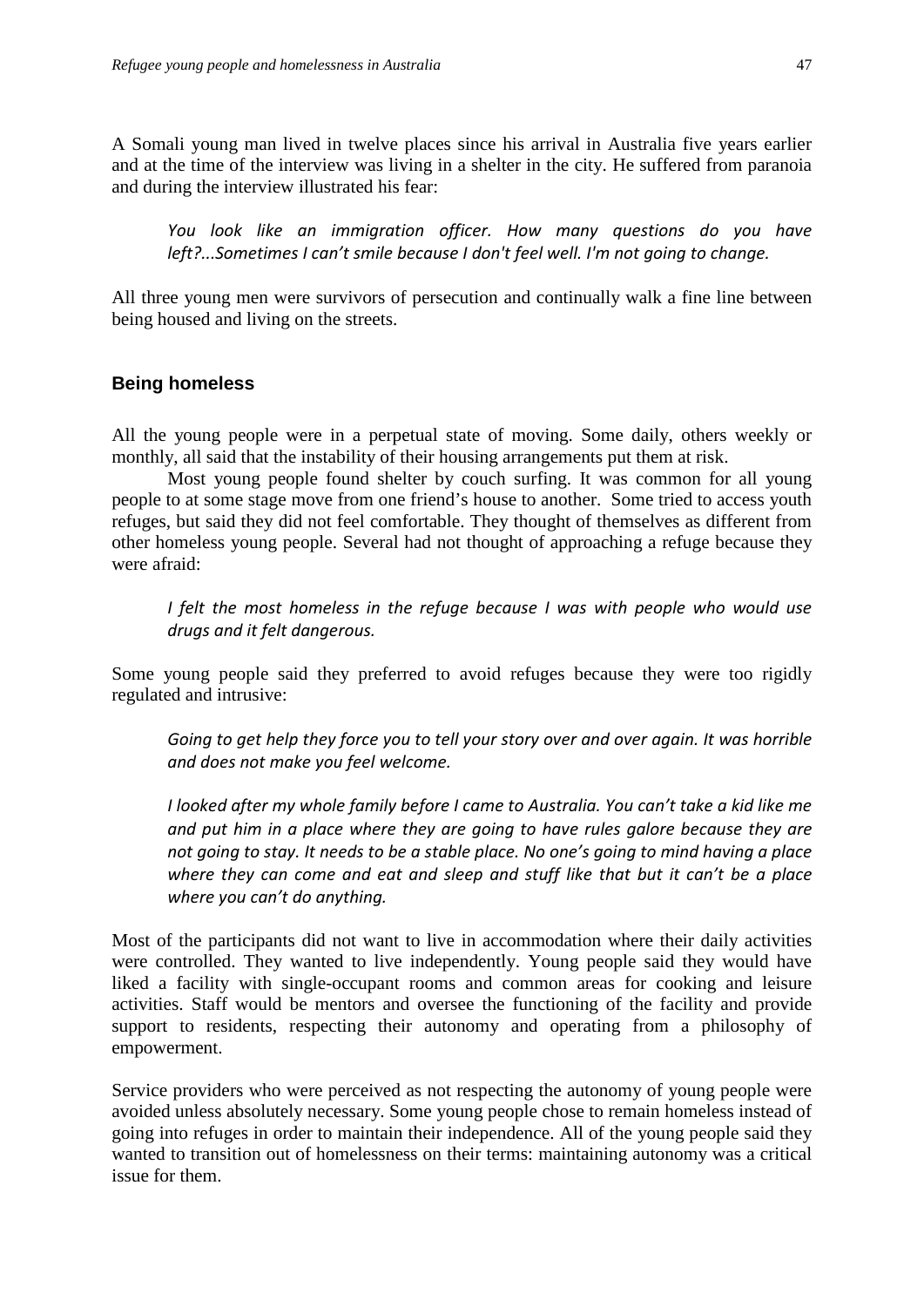One homeless young person told his story of trying to find somewhere to live:

*It was a nightmare. When I ran out of money. I went through the phone book, looking for names that were familiar to my country...I rang the Salvation Army. They told me there was no room and to ring back in a week. But I had no money and no place to stay.*

Another young person found an Ethiopian restaurant soon after arrival and went there. The people in the restaurant rang a social worker they knew, otherwise the young person had to sleep in the restaurant.

None of the young people interviewed were able to find and maintain stable employment while being homeless and their lack of education was a major hurdle in finding a decent job:

*I just feel stupid. I can't speak English. I have nowhere to live. I can't help my family because I can't even help me.*

*I got the job and I lost the job and then we lost the flat and back on the street. And basically that's the pattern I went through because it was quite obvious that I didn't have the maths and English skills or anything like that. Even the last couple of years I was in school, I wasn't fully there because of all the other things that happened. My life just went zigzag.*

## **Barriers to accessing housing**

All participants said they wanted secure shelter. Many had attempted this but were pulled back into homelessness because they were unable to secure adequate or stable housing. The process of securing shelter was complicated by the fact that many young people were unaware of support agencies or they found them hard to access:

*I spent two hours on the train just going up and down trying to find where the service was. Its humiliating to feel you can't do anything and not be able to communicate.*

When young people did seek out services, they often encountered barriers to access. Young people expressed concerns in relation to accessing services suitable to their culture, needs and age:

*If there was a place especially for people like us who can't live at home I would go. But they reckon that they're all racist and full of junkies and it's much worse.*

Generally the young people perceived that they were not liked, they noted that there were rarely youth workers from their communities at the agencies and when they left they did not feel supported.

Three young people who had spent time in emergency housing all noted that they thought agencies needed to do more follow up.

*More preparation for ongoing life is needed.*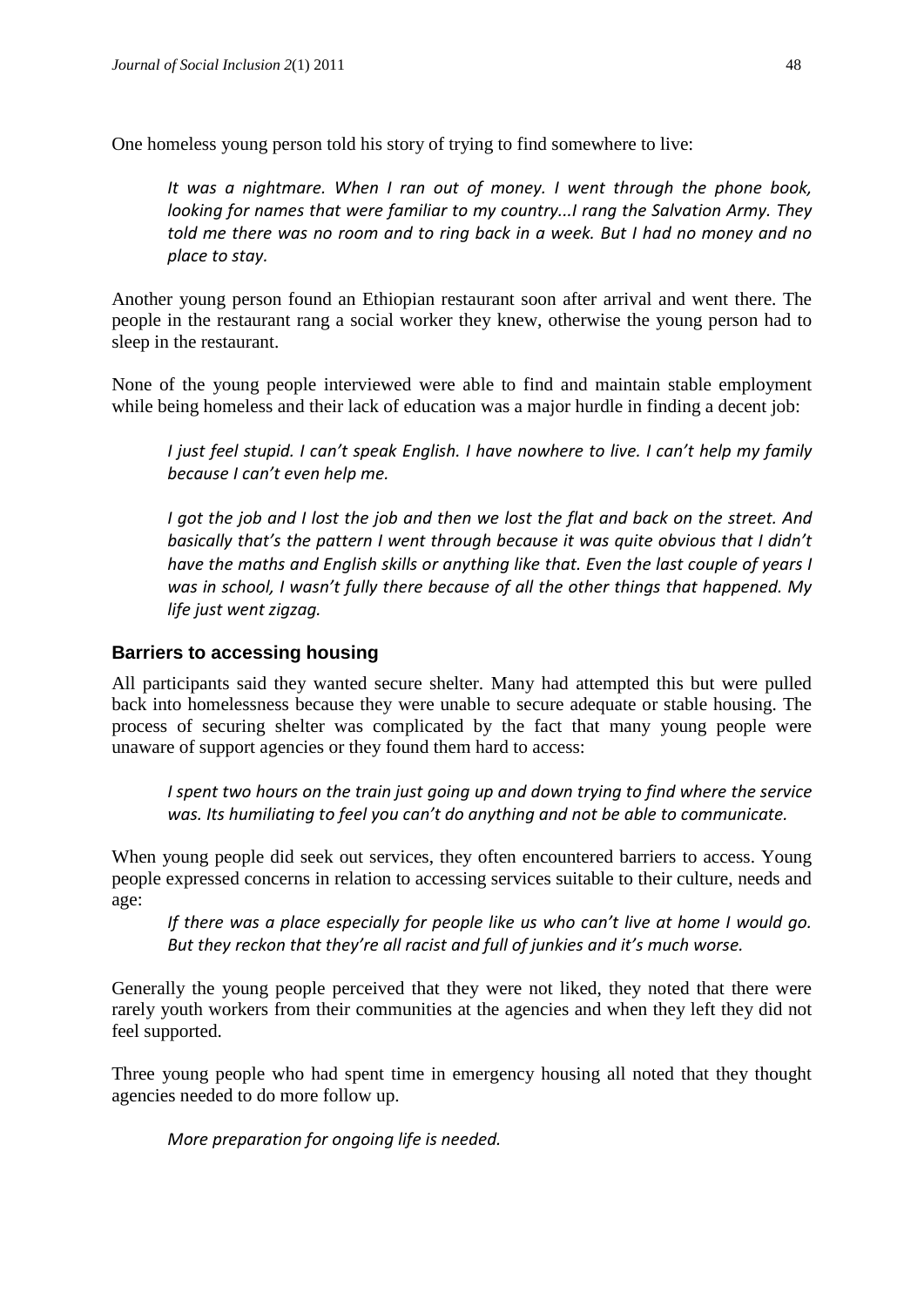They felt that workers did not understand the lives of people like themselves or what they had been through. They wanted the agencies to learn about them – their backgrounds, culture, racism and the problems they experienced. However it did not matter if workers did not always understand, it was more important that they were friendly and supportive.

When asked about barriers to accessing housing and feeling at home in Australia all young people mentioned language. Without adequate English language and literacy it was hard for these young people to function in Australian society. A young man who lived in a rooming house said:

*My English is a problem because I do not always understand the rules of renting a place and may get evicted because I do not understand the rules. Or sometimes notices are placed in the building for people to come together and I can't be involved because I can't read the sign.*

Young people spoke of their experiences of racism when they were trying to access private rental. Several felt they were turned away because they were black and one young woman spoke about a youth worker ringing on her behalf to inspect a property but when the young woman herself arrived, the landlord told her it was rented.

Despite the many difficulties some young people had progressed out of homelessness.

## **Facilitators to turning around homelessness**

All young people in this study who transitioned out of homelessness cited a trigger event that helped them decide it was time.

*I had a baby and that saved me.... I look back on him and say I am glad I got pregnant even though his dad and I broke up like a month after I got pregnant. And I look at him every day and know every day that's why I went and got some help.*

One young person had a specific time they planned to exit homelessness:

*When I turn eighteen, I'm going to start settling down and getting my life back together. Until then, I am probably going to keep myself lost.*

After making the decision, all young people who began transitioning did so with the assistance of another person who helped them find stable housing and financial assistance. This was not always a housing or youth worker. One young person was 'adopted' by a friend's mum who provided him with a stable home, food and emotional support.

When faced with impending homelessness, a pregnant young woman spoke about going through the phone book looking for Sudanese names to call someone for financial help. Similarly another young woman who came unaccompanied to Australia spoke about other Liberians who helped her survive the first few months:

*I met a Liberian on the train. She said, 'Call me if you need anything.' The first thing I said was, 'I don't know you and I hope one day I can give you something back, but right now I need some money for food.' She came that day with three bags of food: milk, cheese, meat and cereal.*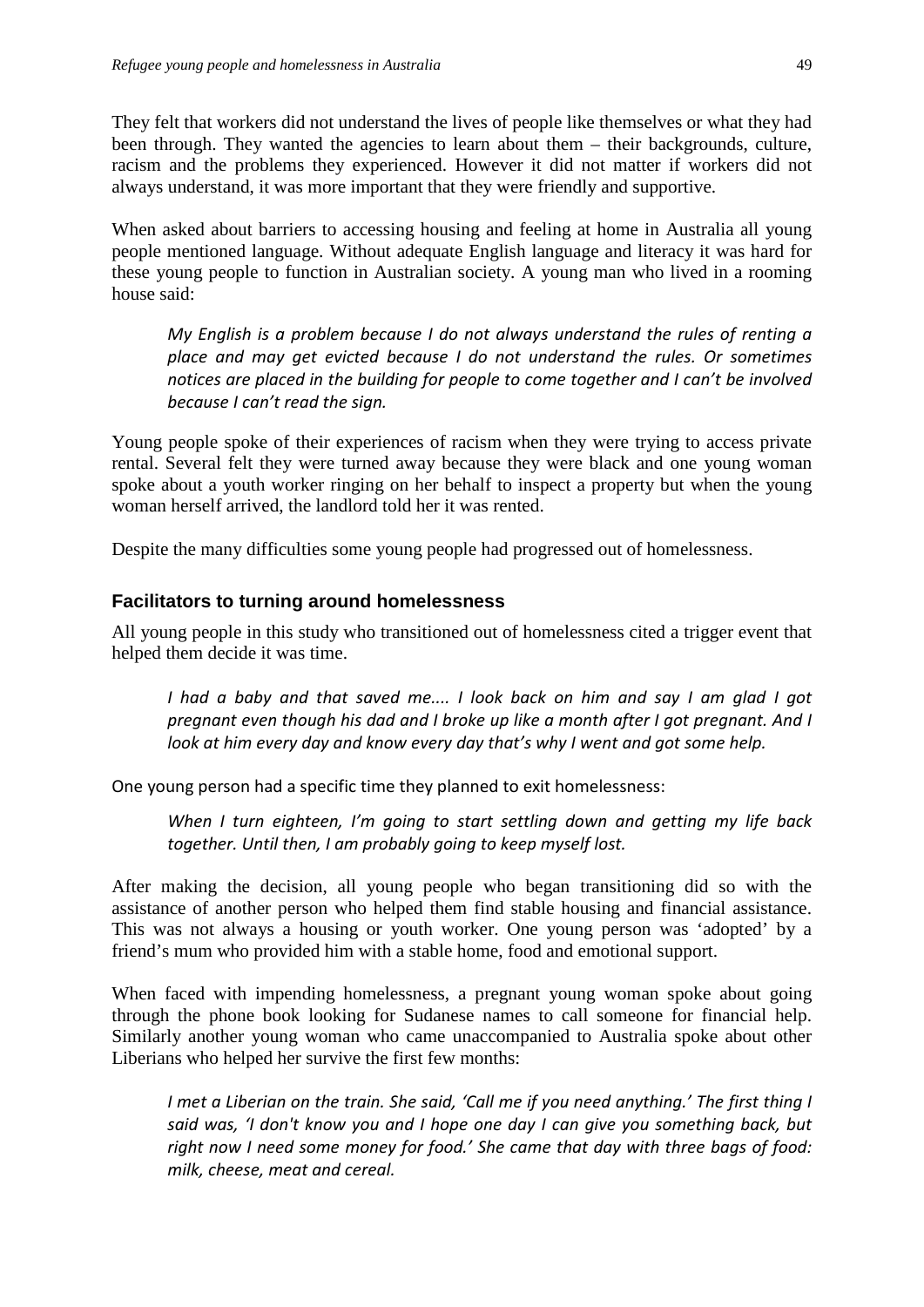.

## **Discussion**

The findings of this project are consistent with the earlier research. Homelessness is not a choice that these young people made freely or easily. Most young people perceived that they had no alternative to leaving home. These results suggest that homelessness is an outcome of a process whereby young people increasingly become disconnected from the support systems around them, such as family, school and community. The literature emphasised family reconfiguration and overcrowding as two primary causes of refugee youth homelessness, which our findings support. Some of the refugee young people interviewed for this research became homeless after experiencing school and community conflicts that lead to strained relations with family members.

This study confirmed that refugee young people face numerous barriers in their attempts to leave homelessness including lack of adequate income, education, job opportunities and language. A lack of long term appropriate shelter services were cited by young people as a major factor in their homelessness. Homeless refugee young people often had several episodes of homelessness before they were able to re-establish their lives. Effective assistance for these young people involves the development of a comprehensive, coordinated continuum of services from housing assistance to employment skills to community development delivered *over an extended period of time.*

Refugee young people moving to independent living often faced discrimination in the housing market. Some young people said they needed counselling, not just from their refugee experiences but also from the trauma of homelessness. When asked to identify values and characteristics a worker should have, young people expressed the primary importance of having compassion, a good heart and being accepting.

#### *What do you need? People who will keep you and give you hope for tomorrow.*

This research indicates that refugee young people experience significant barriers to accessing homelessness agencies. At present time, the feeling is very strong that there are barriers in place which are preventing homelessness agencies from providing information, services and programs to many young refugee people. Similarly there are barriers to do with migration, settlement, language and culture that are inhibiting young refugees accessing agencies. Evidence in support of these claims has been documented in the literature review and in the interviews. The fact that homelessness can cross all community boundaries is well known and accepted. However, it must be remembered that the way these problems are dealt with varies considerably not only between different communities but within each community. Failure to recognise this can lead to agencies adopting stereotypical responses that may miss the mark completely.

Not only did it appear that most young people had not accessed such services, it was disturbing to learn that many young people felt there was 'no place' for them within existing programs. This is a strong indication that existing services are not delivered in a way that is consistent with the needs of refugee young people. The young people interviewed were isolated and felt they were socially stigmatised which therefore excludes many accommodation options. Young refugees' expectations of services, as well as adequate service provision, the trial of new interventions and the provision of education and training to homelessness agencies, all require an immediate response. Not only do refugee young people not access services, they are absent from the literature. There must be more research to examine homelessness experienced by this group of young people.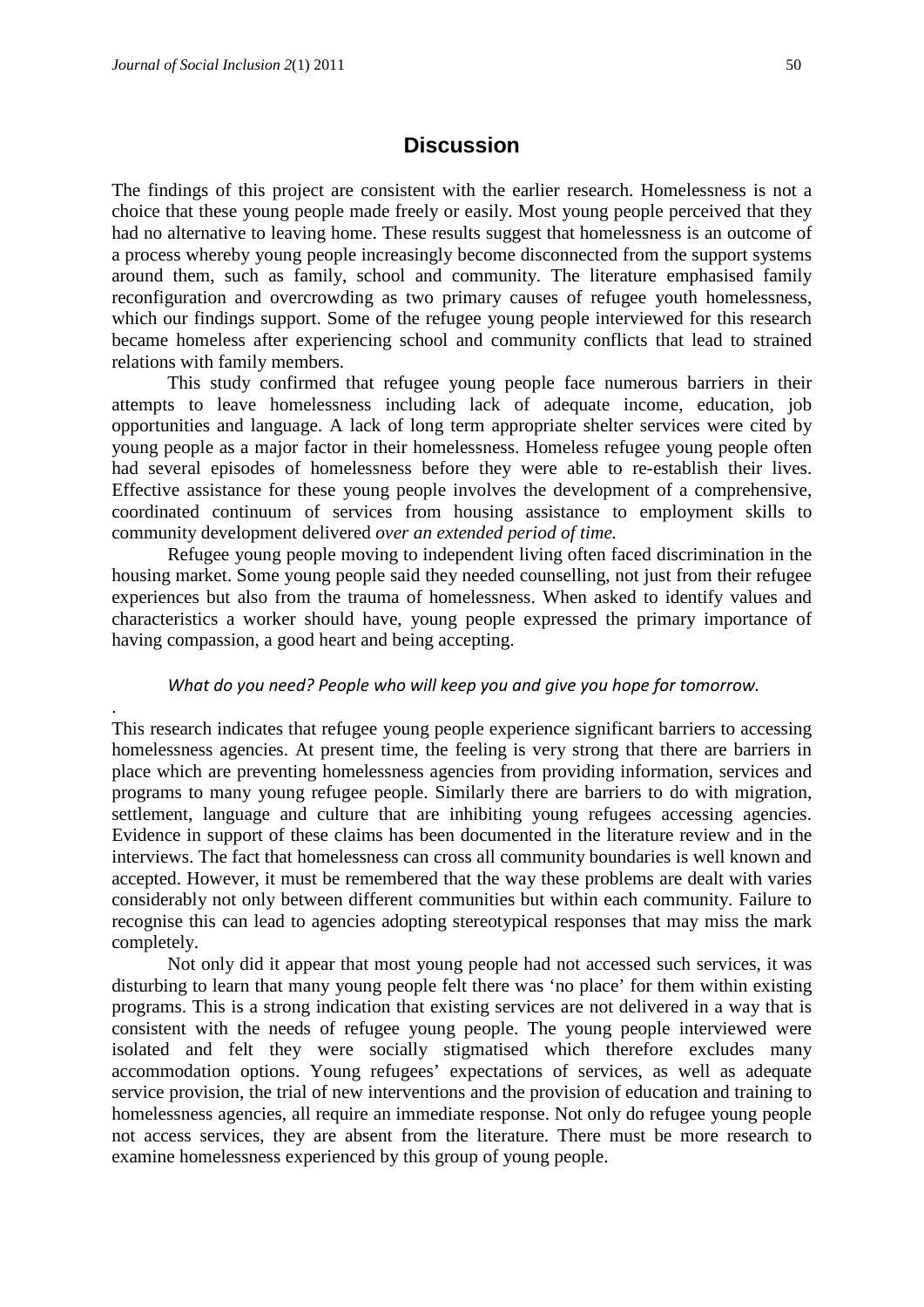## **References**

- ASeTTS (2008). *Hidden Homelessness the impact of homelessness on newly arrived youth.* Perth, Australia: Association for Services to Torture and Trauma Survivors Inc.
- Austerberry, H. & Watson, S. (1986). *Housing and homelessness: a feminist perspective*. London: Routledge & Kegan Paul.
- Australian Institute of Health and Welfare (2010). *Government-funded specialist*
- *homelessness services SAAP National Data Collection annual report 2008-09*. Retrieved August 20, 2010 from [http://www.aihw.gov.au/publications/hou/219/11235.pdf.](http://www.aihw.gov.au/publications/hou/219/11235.pdf)
- Becker, G., Beyene, Y. & Ken, P. (2000). Health, welfare reform, and narratives of uncertainty among Cambodian refugees. *Culture, Medicine and Psychiatry, 24*, 139– 163.
- Borland, K. (1991). "That's not what I said": Interpretive conflict in oral narrative research. In S. B. Gluck & D. Patai (Eds.), *Women's words: The feminist practice of oral history*  (pp. 63–75). New York:Routledge.
- Chamberlain, C., Johnson, G. & Theobald, J. (2007). *Homelessness in Melbourne: Confronting the Challenge.* Melbourne, Australia: Center for Applied Social Research RMIT University.
- Chamberlain, C. & Mackenzie, D . (2008*). [Counting the homeless, 2006.](http://search.arrow.edu.au/main/redirect_to_title?identifier=oai%3Aarrow.nla.gov.au%3A122096070574441) Canberra, Australia:*Australian Bureau of Statistics..
- Collins, P. H. (1991). *Black feminist thought: Knowledge, consciousness, and the politics of empowerment.* New York:Routledge.
- Council to Homeless Persons (2009). *Fact Sheet Youth Homelessness in Victoria.* Retrieved August 13, 2010 from [http://www.chp.org.au/public\\_library/](http://www.chp.org.au/public_library/youth_homelessness.chtml) youth\_homelessness. chtml
- Coventry, L., Guerra, C., Mackenzie, D. & Pinkney, S. (2002). *Wealth of All Nations – Identification of strategies to assist refugee young people in transition to independence – a report to the National Youth Affairs Research Scheme*. Hobart, Australia:Australian Clearing House for Youth Studies.
- Crenshaw, K. (2000). *The intersectionality of race and gender discrimination*. Retrieved August 20 2010 from <http://www.isiswomen.org/womenet/apgr-list/archive/> msg00013.html
- Francis, S. & Cornfoot, S. (2007). *Working with multicultural youth: Programs, Strategies and Future Directions.* Canberra, Australia:Australian Research Alliance for Children and Youth.
- Garro, L. C. (2003). Narrating troubling experiences. *Transcultural Psychiatry, 40*(1), 5–43.
- Hartley, R. (1990) Homelessness Still a Problem. *Family Matters*, *27*, pp.27-28.
- Ivan-Smith, E. & Johnson, V. (1998). The Way Forward. Lines of communication and power. In V. Johnson, E. Ivan-Smith, G. Gorgon, P. Pridmore & P. Scott (Eds.) *Stepping Forward: Children and Young People's Participation in the Development Process,*  (pp. 291-299). London:Intermediate Technology Publications.
- Lather, P. (1991). *Getting smart: Feminist research and pedagogy with/in the postmodern*. New York:Routledge, Chapman, & Hall.
- Maguire, P. (1987). *Doing participatory research: A feminist approach*. Amherst, MA:University of Massachusettes, Center for International Education.
- Olliff, L. (2009). *Amplifying the Voices of Young Refugees.* Refugee Council of Australia.
- Ransley, C. & Drummond, S. (2001). *Homeless Twice: Refugee Young People and Homelessness in Victoria.* Carlton, Victoria: Centre for Multicultural Youth Issues.